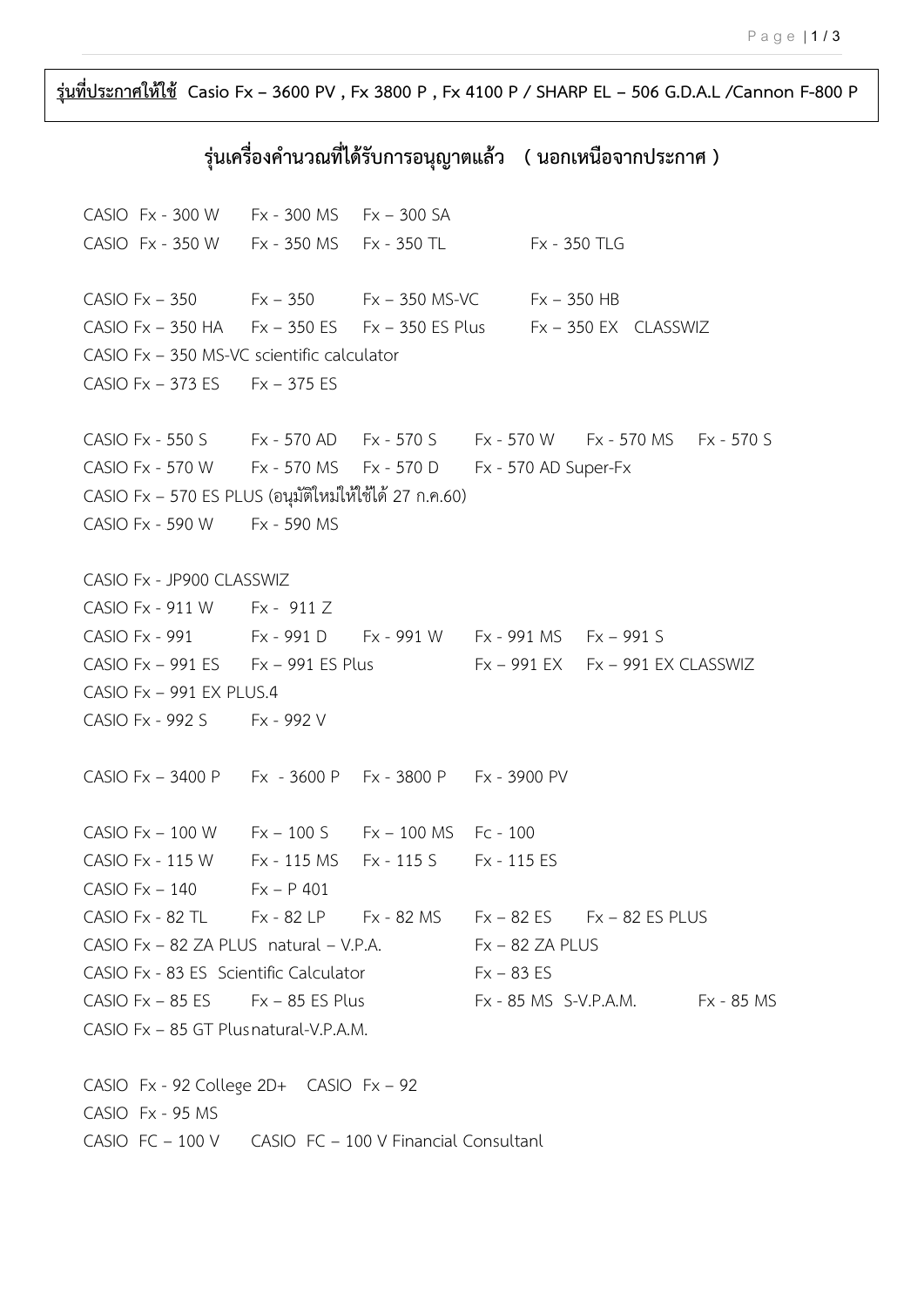## **รุ่นเครื่องค ำนวณที่ได้รับกำรอนุญำตแล้ว (นอกเหนือจำกประกำศ) (ต่อ)**

SHARP EL - 501 V EL - 501 R EL - 501 W SHARP EL – 506 V D.A.L EL – 506 R D.A.L EL – 506 W D.A.L SHARP EL – 506 X SHARP EL – 509 L EL – 509 R EL – 509 G EL – 509 SHARP EL - 509 WM SHARP EL - 509M SHARP  $EL - 510 R$ SHARP EL – 520 V D.A.L EL – 520 R D.A.L SHARP EL – 556 L EL – 556 G D.A.L SHARP EL – 573 EL – 531 VH EL – 531 RH D.A.L SHARP  $EL - 531$  WH advanced D.A.L  $EL - 5020$ Cannon F – 502 Cannon F – 604 Fraction 10+2 digits Canon F – 700 10+2 digits Cannon  $F - 603$ Hewlett Packard 6 S Hewlett Packard 305 Texas Instruments TI – 30 xa Texas Instruments TI – 36 x T – MAX CITIZEN SR 135 CITIZEN SR 165 CITIZEN SR 170 CITIZEN CT – 991 MS CITIZEN SR 270  $\parallel$ AURORA SC 500 Plus a.MAX SC – 801 Sunway SK 107 A Sunway SS - 505 - W Fraction 10 – Digit KARCE kc-107 MAGA MG-350MS S.U.P.E.R QCONE SCIENTIFIC CALCULATOR QC – 570W QC-350MS OLYMPIA SCIENTIFIC CALCULATOR ES-350MS Cayina FA-570MS-V Scientific Calculator HP10S+ Scientific Calculator Deli DL-1703 Biaolang MG-82ES PLUS